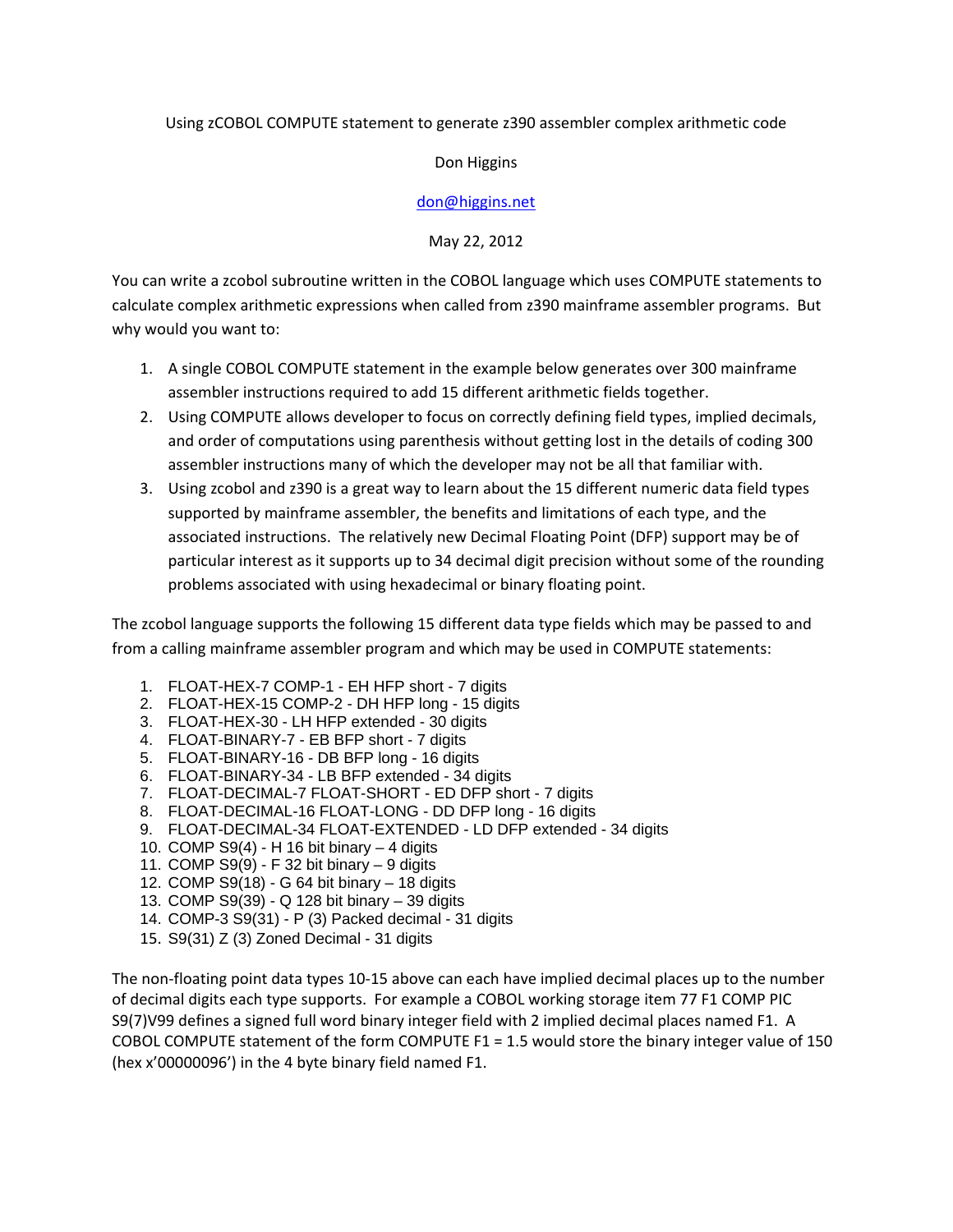If you are interested in learning how you can actually code and test this method out on your own Windows, Linux, or Apple OSX personal computer, read on. First you will need to install a version of J2SE Java version 1.6 or later which can be downloaded for free from the following site:

### http://www.oracle.com/technetwork/java/javase/downloads/index.html

You will also need to download the latest full release of the z390 Portable Mainframe Assembler which includes zcobol Portable Mainframe COBOL compiler. z390 and zcobol are open source products which can be downloaded for free from the following site:

#### www.z390.org

This paper was written using examples run on J2SE 1.7.0 and z390 v1.5.06. All the source code files and generated files for this demo are included in the z390 v1.5.06 release and are also available for download from here:

http://www.z390.org/zcobol/demo/callcomp/CALLCOMP.ZIP

The following 34 line CALLCOMP.MLC z390 mainframe assembler source program calls statically linked subroutine COMPSUM to calculate the sum of 15 fields and return the sum in a packed decimal field which is then edited and displayed using write to operator macro:

```
         TITLE 'CALLCOMP ‐ CALL ZCOBOL COMPUTE TO ADD 15 FIELDS'
* AUTHOR. DON HIGGINS.
* DATE.   05/12/12.
* REMARKS. CALL ZCOBOL COMPSUM.CBL TO ADD 15 DIFFERENT FIELD TYPES.
CALLCOMP SUBENTRY
              CALL COMPSUM,(ZDATA)
              ED   DSUM,PSUM
              WTO  MF=(E,MSG)
              SUBEXIT
              PRINT DATA
              LTORG     
MSG      DC   AL2(MSGEND‐*,0)
              DC   C'COMPUTE TOTAL='
DSUM DS        0CL(MSGEND-*)
              DC   C' ',X'20202021',C'.',X'20'  ZZZ9.9
MSGEND   EQU  *
ZDATA    DS   0D   
EH1      DC   EHL4'1.5'
DH1      DC   DHL8'1.5'
LH1      DC   LHL16'1.5'
EB1      DC   EBL4'1.5'
DB1      DC   DBL8'1.5'
LB1      DC   LBL16'1.5'
ED1      DC   EDL4'1.5'
DD1      DC   DDL8'1.5'
LD1      DC   LDL16'1.5'
```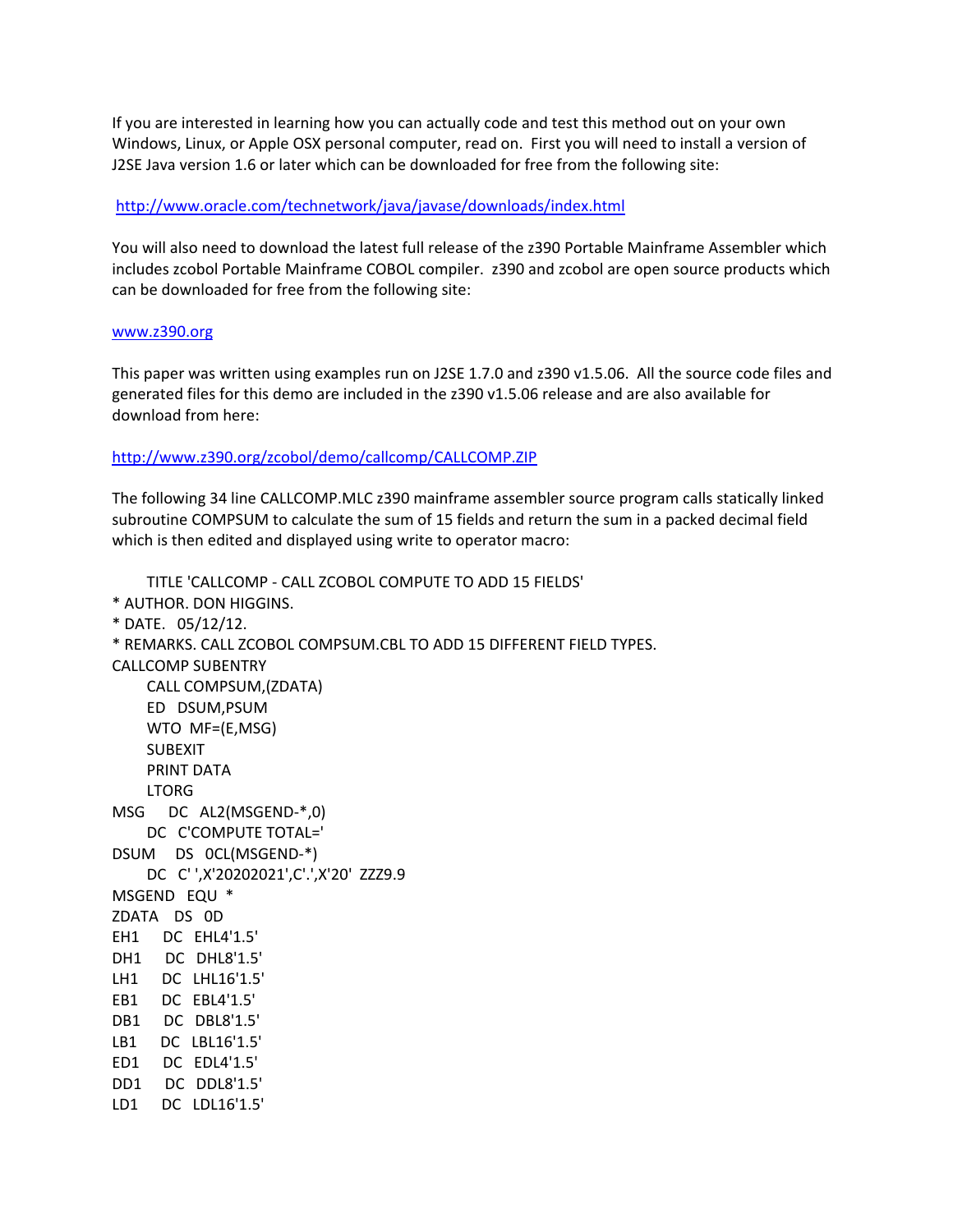H1 DC HL2'15' 3V1 F1 DC FL4'150' 7V2 G1 DC FL8'1500' 15V3 Q1 DC FL16'15000' 25V4 P1 DC PL16'150000' 26V5 Z1 DC ZL31'1500000' 25V6 PSUM DC P'00000' 4V1 **FND** 

The following 32 line COMPSUM.CBL zcobol mainframe COBOL program uses a COMPUTE statement to add the 15 fields defined in linkage section and store the result in a packed decimal field in the same linkage section:

 IDENTIFICATION DIVISION. PROGRAM‐ID. COMPSUM AUTHOR. DON HIGGINS. DATE‐WRITTEN. 05/12/12. \* SUBROUTINE CALLED TO ADD 15 DATA FIELDS AND RETURN SUM. ENVIRONMENT DIVISION. DATA DIVISION. LINKAGE SECTION. 01 ZDATA. 05 EH1 FLOAT‐HEX‐7. 05 DH1 FLOAT‐HEX‐15. 05 LH1 FLOAT‐HEX‐30. 05 EB1 FLOAT‐BINARY‐7. 05 DB1 FLOAT‐BINARY‐16. 05 LB1 FLOAT‐BINARY‐34. 05 ED1 FLOAT‐DECIMAL‐7. 05 DD1 FLOAT‐DECIMAL‐16. 05 LD1 FLOAT‐DECIMAL‐34. 05 H1 COMP PIC S9(3)V9. 05 F1 COMP PIC S9(7)V99. 05 G1 COMP PIC S9(15)V999. 05 Q1 COMP PIC S9(35)V9999. 05 P1 COMP‐3 PIC S9(26)V9(5). 05 Z1 PIC S9(25)V9(6). 05 PSUM COMP‐3 PIC S9(4)V9. PROCEDURE DIVISION USING ZDATA. COMPUTE PSUM = EH1+DH1+LH1 +EB1+DB1+LB1 +ED1+DD1+LD1 +H1+F1+G1  $+Q1+P1+Z1$  . GOBACK.

From the z390 command line or GUI interface, the following command can be used to compile, statically link, and execute these two source programs: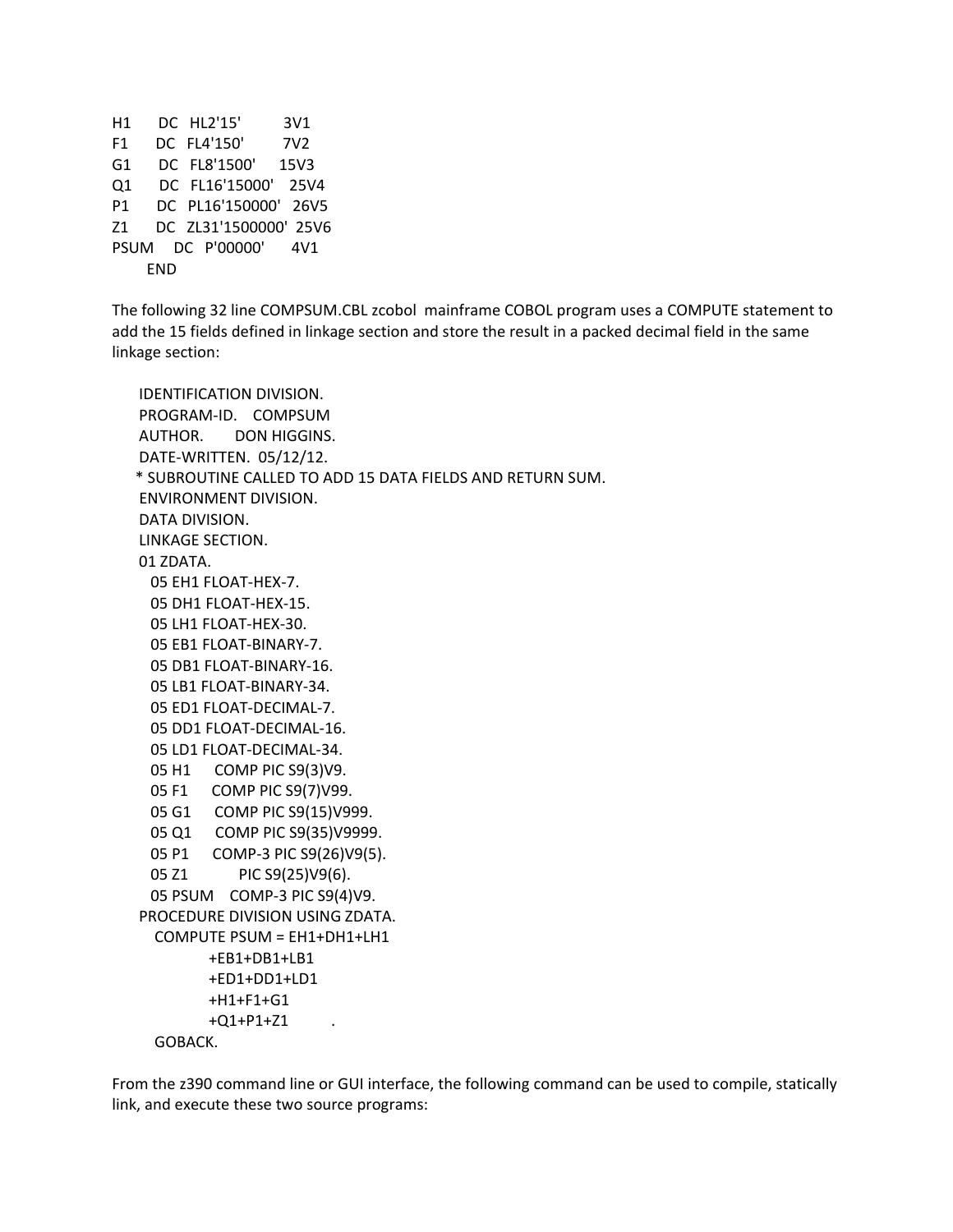# zcobol\demo\callcomp\CLG.BAT

The above batch command performs the following 2 steps:

- 1. ZC390C COMPSUM ‐ this command compiles COMPSUM.CBL into COMPSUM.MLC assembler source code with data labels and then assembles COMPSUM.MLC into relocatable object code in COMPSUM.OBJ. In addition a COMPSUM.BAL basic assembler source file, a COMPSUL.PRN assembler listing file, and a COMPSUM.ERR systerm log file with any assembler errors plus all MNOTE statements are generated.
- 2. ASMLG CALLCOMP this command assembles CALLCOMP.MLC into relocatable object code file CALLCOMP.OBJ, links the relocatable object code including called module COMPSUM into executable load module CALLCOMP.390, and then executes the load module producing execution log file CALLCOMP.LOG which contains write to operator messages which are also displayed on console.

The execution log file CALLCOMP.LOG after executing the above 2 commands contains the follow:

13:13:25 CALLCOMP EZ390 START USING z390 V1.5.06rx4 ON J2SE 1.7.0 05/12/12 EZ390I Copyright 2011 Automated Software Tools Corporation EZ390I z390 is licensed under GNU General Public License EZ390I program =  $W:\w0$ rk $z390\$ CALLCOMP.390 EZ390I options = W:\work\z390\z390.OPT=(time(60)) COMPUTE TOTAL= 22.5 EZ390I instructions/sec  $= 10406$ EZ390I total errors  $= 0$ 13:13:25 CALLCOMP EZ390 ENDED RC= 0 SEC= 0 MEM(MB)= 12 IO=189 INS=333

The above execution log shows that the z390 emulator executed 333 mainframe assembler instructions. To add the 15 data fields and display the edited sum. To see the instructions generated by the zcobol compiler for the COMPUTE statement in COMPSUM.CBL were, there are three options available:

- 1. Set &DEBUG option on in zcobol\ZC\_CALC.MAC to generate MNOTE for each COBOL command generated by each COMPUTE statement. The MNOTE statements generated during compilations can be viewed on COMPSUM.ERR file.
- 2. View the generated basic assembler file COMPSUM.BAL after compilation.
- 3. Add z390 execution trace option on the ASMLG CALLCOMP TRACE(E) command to generate trace file CALLCOMP.TRE which shows each of the 333 instructions executed along with the associated instruction operand register and/or storage value plus condition code result for each instruction.

For the first option, the macro variable &DEBUG is set to 1 in the zcobol compiler macro zcobol\ZC\_CALC.MAC, then the z390 assembly process used by the zcobol compiler, will generate MNOTE statements for each of the COBOL MOVE, ADD, SUBTRACT, MULTIPLY, and DIVIDE commands generated to perform each COMPUTE statement. The first MNOTE for each COMPUTE statement shows COMPUTE parameters. The following indented MNOTE statements show operation, target field name, target type, target length, target decimal places, source field name, source type, source length, and source decimal places. The COMPSUM.ERR file generated by the above compile contains the following: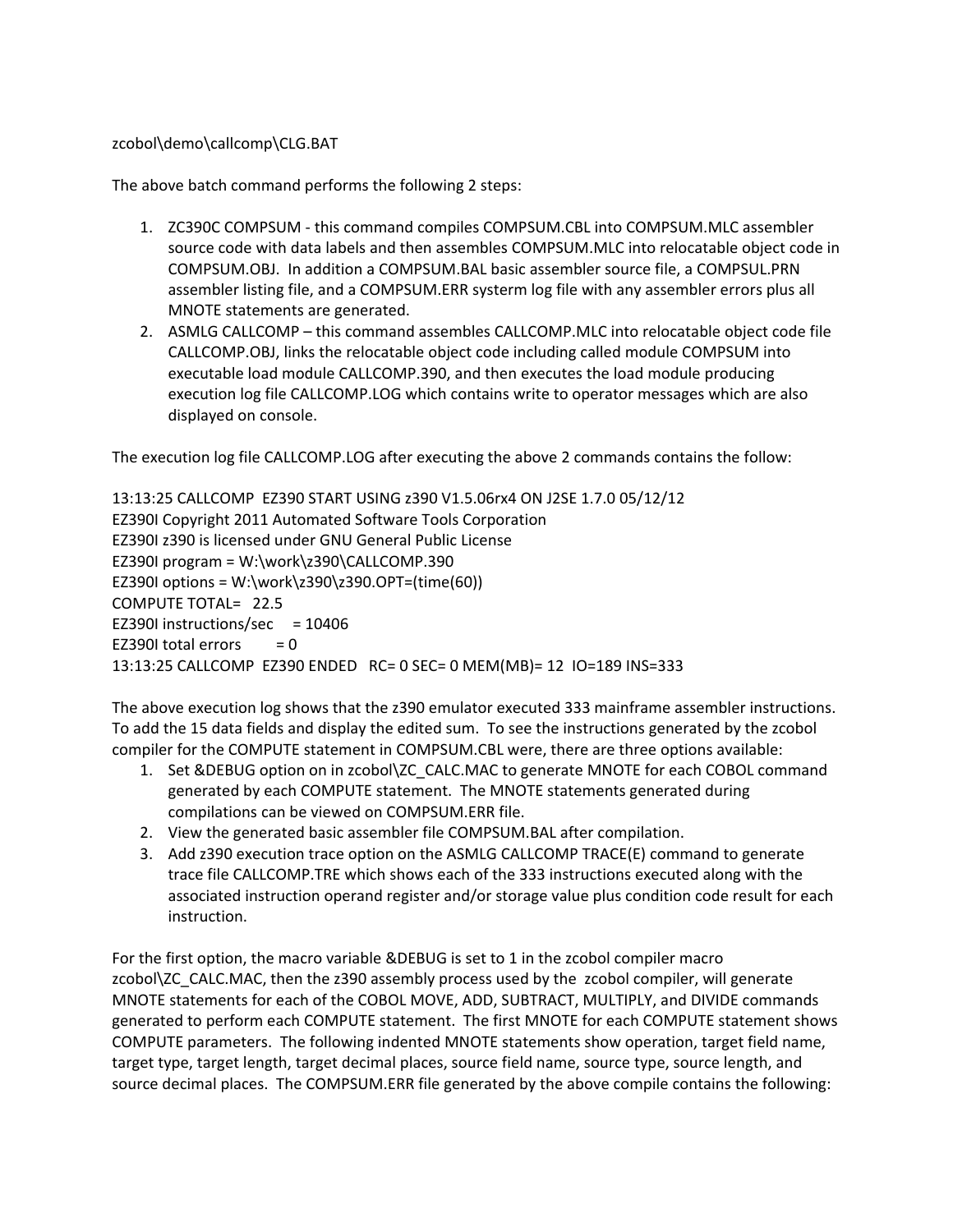13:13:19 COMPSUM ZC390 START USING z390 V1.5.06rx4 ON J2SE 1.7.0 05/12/12 13:13:19 COMPSUM ZC390 ENDED RC= 0 SEC= 0 MEM(MB)= 7 IO=2 13:13:19 COMPSUM MZ390 START USING z390 V1.5.06rx4 ON J2SE 1.7.0 05/12/12 13:13:21 COMPSUM AZ390 MNOTE 'ZC\_CALC PARMS=PSUM,=,EH1,+,DH1,+,LH1,+,EB1,+,DB1,+,LB1,+,ED1,+,DD1,+,LD1,+,H1,+,F1,+,G1,+,Q1,+,P1,+,Z1' 13:13:21 COMPSUM AZ390 MNOTE 'ZC\_CALC MOVE TMP‐1,9,16,0 EH1,1,4,0' 13:13:21 COMPSUM AZ390 MNOTE 'ZC\_CALC ADD TMP‐1,9,16,0 DH1,2,8,0' 13:13:21 COMPSUM AZ390 MNOTE 'ZC\_CALC MOVE TMP‐2,9,16,0 TMP‐1,9,16,0' 13:13:21 COMPSUM AZ390 MNOTE 'ZC\_CALC ADD TMP‐2,9,16,0 LH1,3,16,0' 13:13:21 COMPSUM AZ390 MNOTE 'ZC\_CALC MOVE TMP‐1,9,16,0 TMP‐2,9,16,0' 13:13:21 COMPSUM AZ390 MNOTE 'ZC\_CALC ADD TMP‐1,9,16,0 EB1,4,4,0' 13:13:21 COMPSUM AZ390 MNOTE 'ZC\_CALC MOVE TMP‐2,9,16,0 TMP‐1,9,16,0' 13:13:21 COMPSUM AZ390 MNOTE 'ZC\_CALC ADD TMP‐2,9,16,0 DB1,5,8,0' 13:13:21 COMPSUM AZ390 MNOTE 'ZC\_CALC MOVE TMP‐1,9,16,0 TMP‐2,9,16,0' 13:13:21 COMPSUM AZ390 MNOTE 'ZC\_CALC ADD TMP‐1,9,16,0 LB1,6,16,0' 13:13:21 COMPSUM AZ390 MNOTE 'ZC\_CALC MOVE TMP‐2,9,16,0 TMP‐1,9,16,0' 13:13:21 COMPSUM AZ390 MNOTE 'ZC\_CALC ADD TMP‐2,9,16,0 ED1,7,4,0' 13:13:21 COMPSUM AZ390 MNOTE 'ZC\_CALC MOVE TMP‐1,9,16,0 TMP‐2,9,16,0' 13:13:21 COMPSUM AZ390 MNOTE 'ZC\_CALC ADD TMP‐1,9,16,0 DD1,8,8,0' 13:13:21 COMPSUM AZ390 MNOTE 'ZC\_CALC MOVE TMP‐2,9,16,0 TMP‐1,9,16,0' 13:13:21 COMPSUM AZ390 MNOTE 'ZC\_CALC ADD TMP‐2,9,16,0 LD1,9,16,0' 13:13:21 COMPSUM AZ390 MNOTE 'ZC\_CALC MOVE TMP‐1, 9,16,0 TMP‐2, 9, 16, 0' 13:13:21 COMPSUM AZ390 MNOTE 'ZC\_CALC ADD TMP‐1, 9,16,0 H1, H, 2, 1' 13:13:21 COMPSUM AZ390 MNOTE 'ZC\_CALC MOVE TMP‐2, 9,16,0 TMP‐1, 9, 16, 0' 13:13:21 COMPSUM AZ390 MNOTE 'ZC\_CALC ADD TMP‐2, 9,16,0 F1, F, 4, 2' 13:13:21 COMPSUM AZ390 MNOTE 'ZC\_CALC MOVE TMP‐1, 9,16,0 TMP‐2, 9, 16, 0' 13:13:21 COMPSUM AZ390 MNOTE 'ZC\_CALC ADD TMP‐1, 9,16,0 G1, G, 8, 3' 13:13:21 COMPSUM AZ390 MNOTE 'ZC\_CALC MOVE TMP‐2, 9,16,0 TMP‐1, 9, 16, 0' 13:13:21 COMPSUM AZ390 MNOTE 'ZC\_CALC ADD TMP‐2, 9,16,0 Q1, Q, 16, 4' 13:13:21 COMPSUM AZ390 MNOTE 'ZC\_CALC MOVE TMP‐1, 9,16,0 TMP‐2, 9, 16, 0' 13:13:21 COMPSUM AZ390 MNOTE 'ZC\_CALC ADD TMP‐1, 9,16,0 P1, P, 16, 5' 13:13:21 COMPSUM AZ390 MNOTE 'ZC\_CALC MOVE PSUM, P, 3, 1 TMP‐1, 9, 16, 0' 13:13:21 COMPSUM AZ390 MNOTE 'ZC\_CALC ADD PSUM, P, 3, 1 Z1, Z, 31, 6' 13:13:22 COMPSUM MZ390 ENDED RC= 0 SEC= 2 MEM (MB) =113 IO=35885

The above MNOTE's generated by the ZC\_CALC structured conditional macro assembler module illustrate how the COMPUTE statement expression is parsed using a Backus Normal Form (BNF) operation stack and a variable stack and results in generating sequential calls to the basic COBOL MOVE, ADD, SUBTRACT, MULTIPLY, and DIVIDE modules which in turn generate assembler instructions to perform the requested operations including any scaling required to adjust for implied decimal points. The ZC\_CALC module uses dynamic allocation and de‐allocation of temporary storage locations required based on the implied or explicit order required based on the operation precedence and explicit parenthesis. A z390 pending RPI 1214 has been added for future optimization of ZC\_CALC to reduce unnecessary temporary storage and further optimize the instructions used while maintaining required precision.

The second option to view the specific generated z390 basic mainframe assembler source code for the zcobol source program can be viewed to see the generated mainframe instructions required to add the